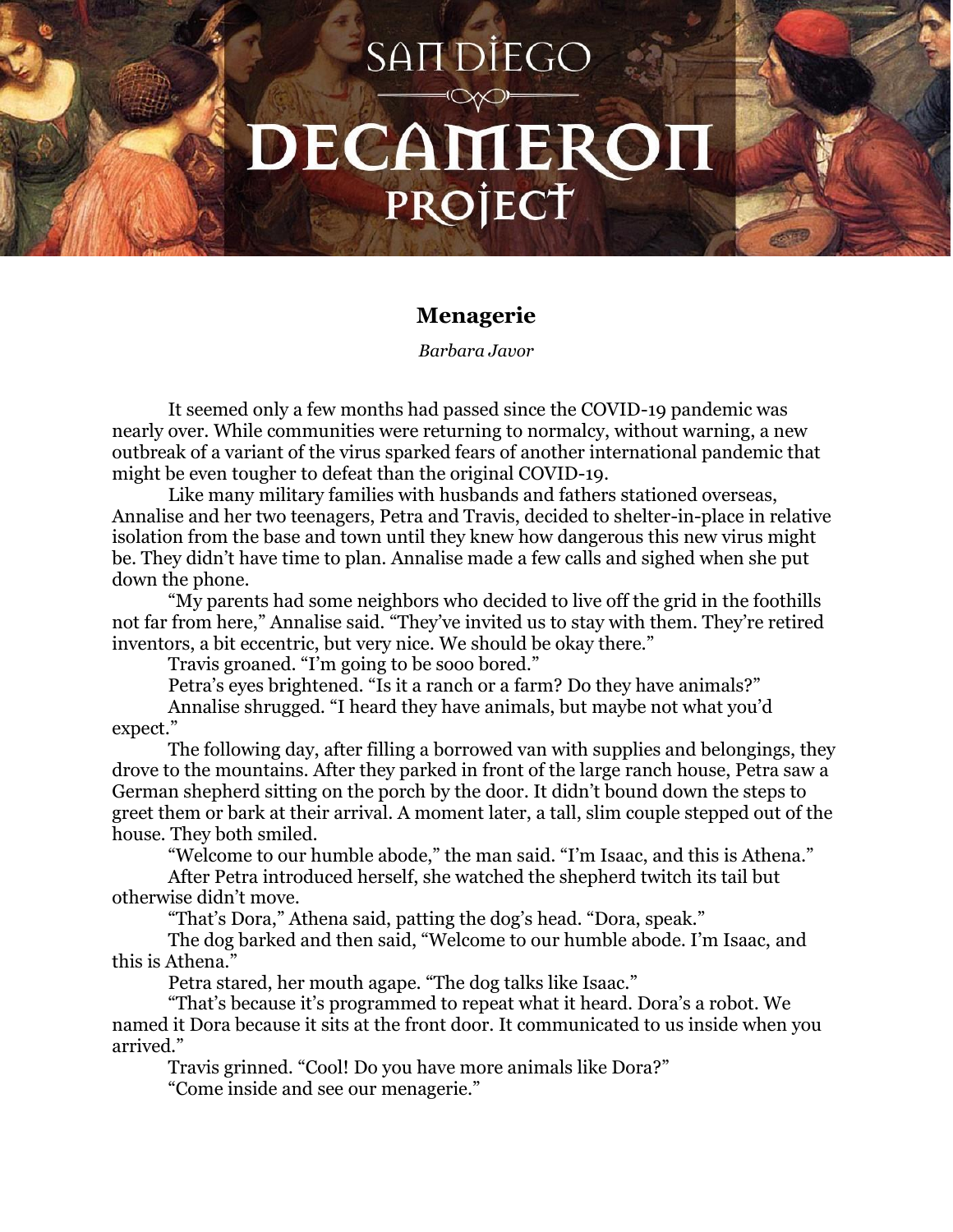They carried their belongings and cartons of food into the house before settling in the den for refreshments. The den was connected to an airy patio and a backyard of well-kept trees, plants, bird feeders, and squirrel feeders.

"Doesn't encouraging the squirrels make it hard to keep fruit trees and vegetables growing?" Annalise asked.

Athena smiled. "The garden is for the animals so we can record their sounds for the robots we build. If they leave us any food, we eat it."

"My parents said you've been inventors for a long time," Annalise said.

Isaac nodded. "We started designing these robots when we contracted for the government during the last few administrations, until the current president cut us off for what he called 'making toys'. We called our inventions 'bug bugs' because most of them were designed to look like insects that carried recording hardware." He picked up a plastic millipede about four inches long from the coffee table. "Millie was one of our earlier robots. She can't crawl very far, and her communication channels are limited. She's a more traditional bug."

"With drone technology, we design flying and scampering animal robots," Athena said.

"You don't work for the government, so who will buy these robots?" Annalise asked.

Isaac took a deep breath and let it out. "It's true we don't currently work for the government. We live on the royalties of past inventions, but we continue to invent robots that might be useful for gathering intelligence for federal agencies. We have an unofficial network of engineers like us." He paused. "What do you know about the big house in town called the Manse?"

She arched her eyebrows. "It's an old house that used to belong to a parsonage. Someone bought it recently, and no one seems to know what's going on in it. The people entering and leaving don't wear uniforms, but they have a military bearing. People say they're former soldiers who never really moved on after their enlistments terminated. There are rumors of unofficial connections to currently enlisted soldiers and the military establishment."

"That's what we heard. Anything else?"

Annalise nodded. "My husband said to keep an eye on them, like a neighborhood watch, but don't be obvious. We have some private communication channels to report things. To tell you the truth, they're kind of scary. Are they paramilitary or a private militia?"

"We don't know, but our team would like to find out."

Athena opened a box and pulled out a toy stuffed animal. "This is our squirrel drone." She tapped some keys on a computer, and it chittered like a real squirrel before running across the room. Next she pulled out an acorn. "It's a video recording device the squirrel can move around." Finally, she pulled out a large, black fly with big eyes. "It can fly and communicate with light. Compound eyes and multiple light wavelengths are like having an alphabet with thousands of letters, good for encryption. We'll deploy these robots near the Manse and direct them around the property. With so many people staying inside in quarantine, maybe the Manse won't have many guards vigilant for intruders. We hope they won't look for small animals that are really robotic spies."

"The new virus is unfortunate for public health, but the quarantine is fortuitous for our bug deployment," Isaac said. "When you return the van to its owners tomorrow,